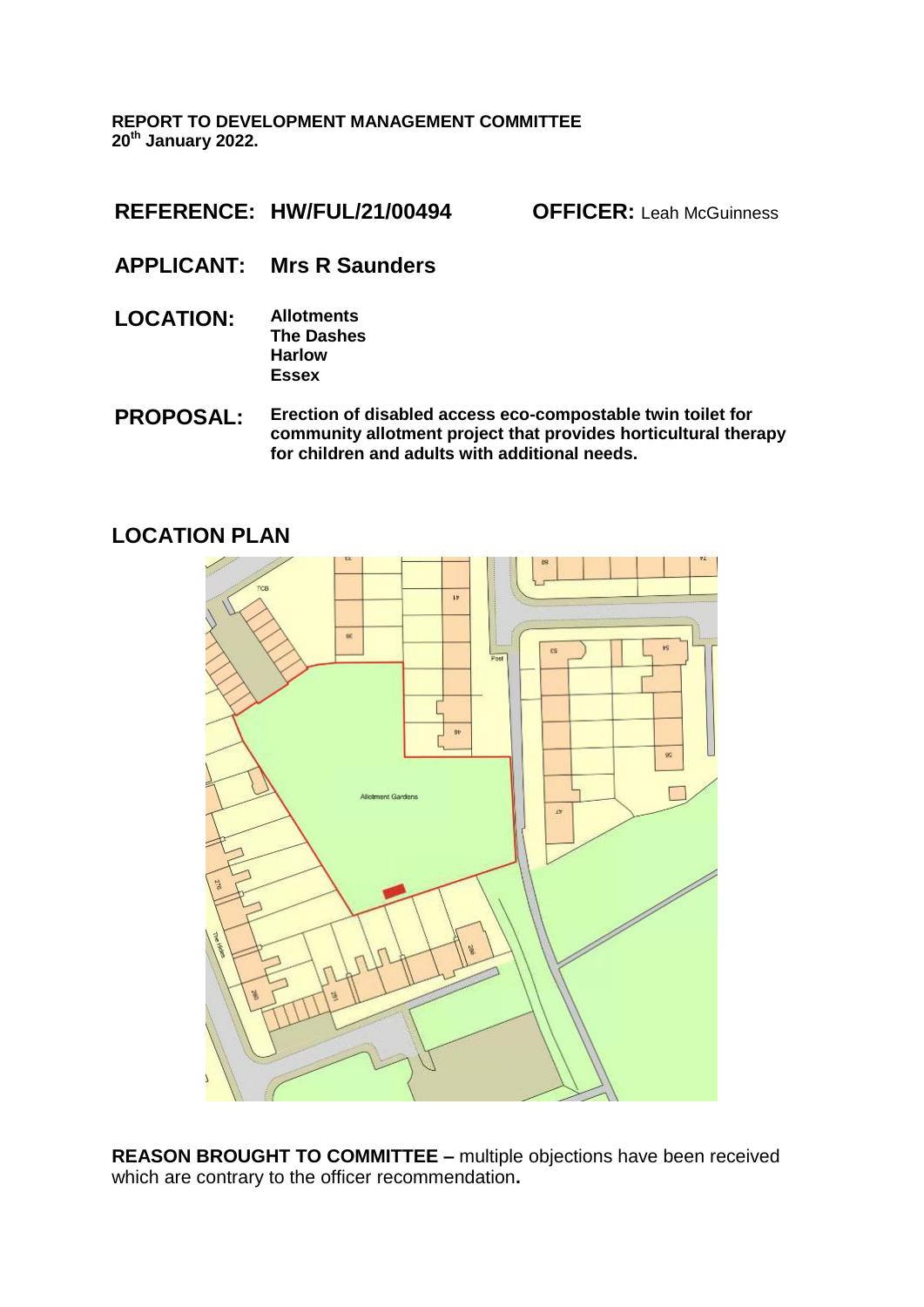### **Application Site and Surroundings**

The application site relates to an allotment site located south of the Dashes and east from The Hides. Access to the site is gained via the north of the site, through a number of Council garages located just off The Dashes and a secondary access is gained via a public footpath to the east of the site.

To the east of the site lies the Dashes Sports Ground and to the south of the site, Harlow College.

The site does not lie within a Conservation area or is located in close proximity to any listed buildings.

Within the site there are a number of small scale sheds used to store garden tools for the surrounding plots. Directly adjacent the proposed development on the southern boundary lies a tool shed and a slightly larger shed used to store chairs and make tea when using the allotment.

### **Details of the Proposal**

The application seeks permission to build an eco- compostable twin toilet unit with three washing basins placed in middle on top of a derelict allotment plot within the Dashes Allotment site. No new access will be created and the existing access arrangements will be made use of. The therapy group only use the main access to the north of the site as it connects to a wheelchair accessible path. The access to the east is not used at all by the therapy group.

The building will serve two toilets for a community project which provides horticultural therapy for adults and children with special needs.

The building will measure 2.28m in height, 5.72m in width and 3.33m in depth (without wheelchair access ramp included).

The building will be made of wood with a plastic corrugated roof. It will be painted green to blend in with the plants and shrubs on site.

It is noted the location plan states the building measures 1.2m from the southern boundary shared with 284 The Dashes. The applicant has confirmed this distance would actually be 3m from this boundary. A condition will be attached stating the proposed unit will sit a minimum of 3m from this boundary.

## **RELEVANT PLANNING HISTORY:**

#### **Planning Applications**

No planning history.

### **CONSULTATIONS**

**Internal and External Consultees** None received.

### **Neighbours and Additional Publicity**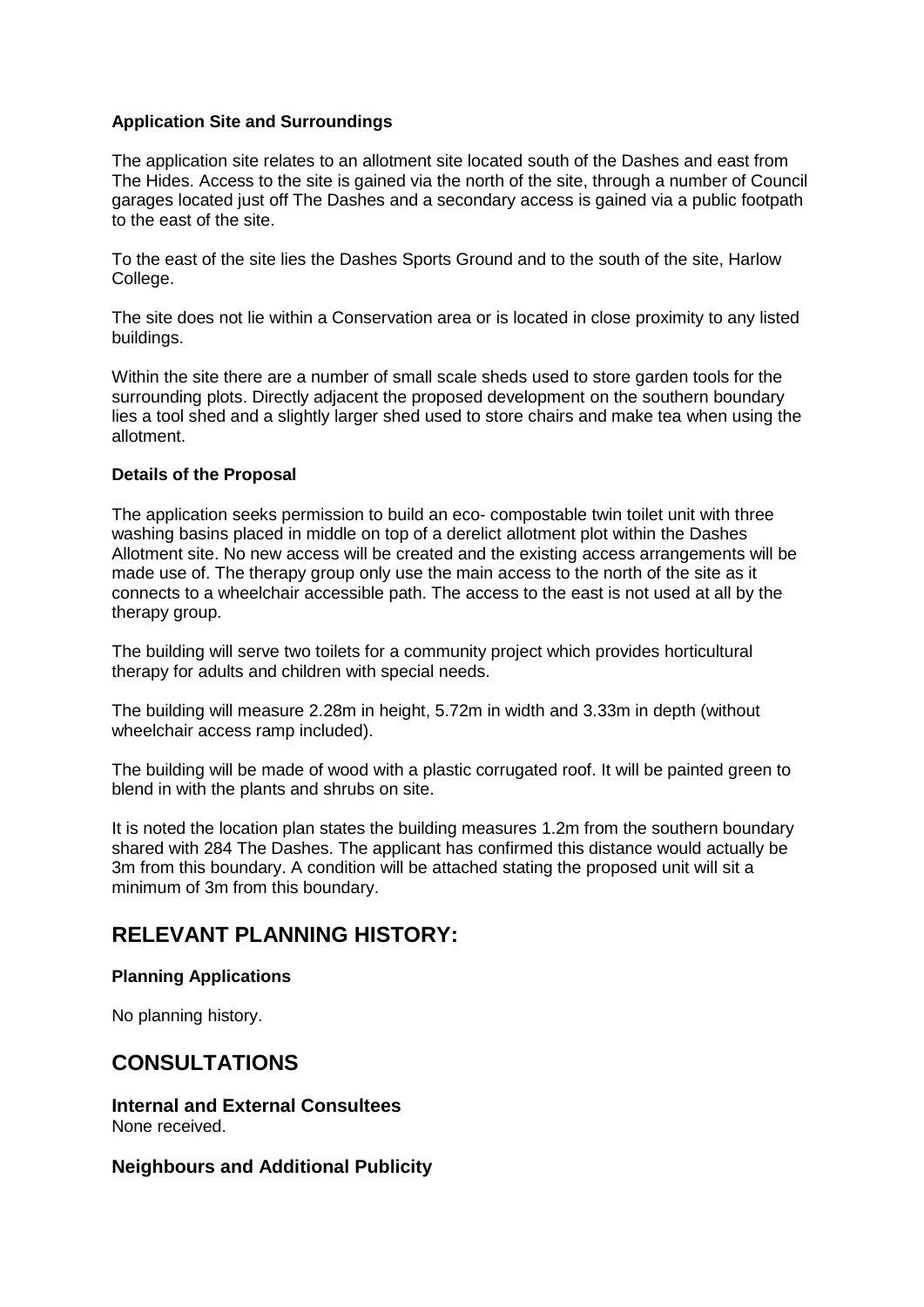Number of Letters Sent: 36 Total Number of Representations Received: 4 Date Site Notice Expired: 12.11.2021 Date Press Notice Expired:

### **Summary of Representations Received**

Four representations have been received objecting to the proposal. Their comments are outlined below;

- I understand therapy is useful and should be encouraged but this area is surrounded by residential properties that directly overlook the area concerned. The proposal is excessive over provision and one toilet and one basin would be sufficient. Two toilets and 3 wash basins is an eyesore, too large and an expensive over provision. If one toilet with one basin in a smaller block was proposed I would withdraw my objection.
- Whilst I think making provision for disabled access toilets on site is a brilliant idea I do have some concerns that the drainage will not be sufficient and cause an environmental hazard. The surface drainage from the allotments pours down onto the garages already during heavy rain. I request the surface drainage is looked at property to avoid flooding. The drain in the garages blocks every year with debris from the allotments. I and other residents have contacted Essex County Council on multiple occasions but it is viewed weeks later when the water has drained.
- I request the toilets are built in the middle of the allotments, away from garden fences so that people don't try to gain access via the roof of the toilets which has happened with the previous shed on site. Although people would say the toilets will produce no odour, I find it offensive to have toilet used by strangers at the end of my garden with the only separation a flimsy fence..
- Our property directly overlooks the allotments and we want to object to the proposal on following reasons. The location. The site is surrounded by many residential properties and to be frank no one wants to look out the window and see people going to the toilet. The place is meant to be a green space and if this is granted permission it could set a precedent of more buildings in the site. Security. Toilet blocks attract anti-social behaviour – how will this be deterred. We already have had break ins so building in a secluded spot like this could be used by those wanting trouble. Access. The only points of access to the allotments are a side pedestrian gate, and another access through the Council's garage units. The pavement outside the pedestrian access is already of concern due to damage by tree roots and becoming a trip hazard. The addition of toilets suggests an increase in footfall. How many people will be walking past the footpath? The ground is bumpy, not flat and isn't really accessible for those with wheelchairs or additional mobility needs. How will this be resolved as could open door to further requested developments. No parking for the allotments so where will users park as parking is already an issue for local residents? Parked cars along road also cause sight issues for cars entering and leaving garage entrance which may lead to an accident. Drainage/waste disposal. This is our major concern. There have been ongoing drainage issues in the area for months in the garage block directly from the allotments. The drain in the garages is blocked and the water remain which is muddy and contains another substance, possibly oil. We use these garages daily and its unpleasant having to avoid waste water which smells when accessing our garage. A soakaway isn't sufficient for the waste water given the existing drainage issues. A broken stand pipe a few years ago resulted in water leaking from allotments onto the pavement and residents front gardens causing sodden grass and pools of water which took months to fix. If we were to experience heavy rainfall will the waste water flood onto the path causing unsanitary flooding. If waste products are to be removed by lorry, then it is going to block access to the garages on a regular basis and is unfair for those who pay to use them. How will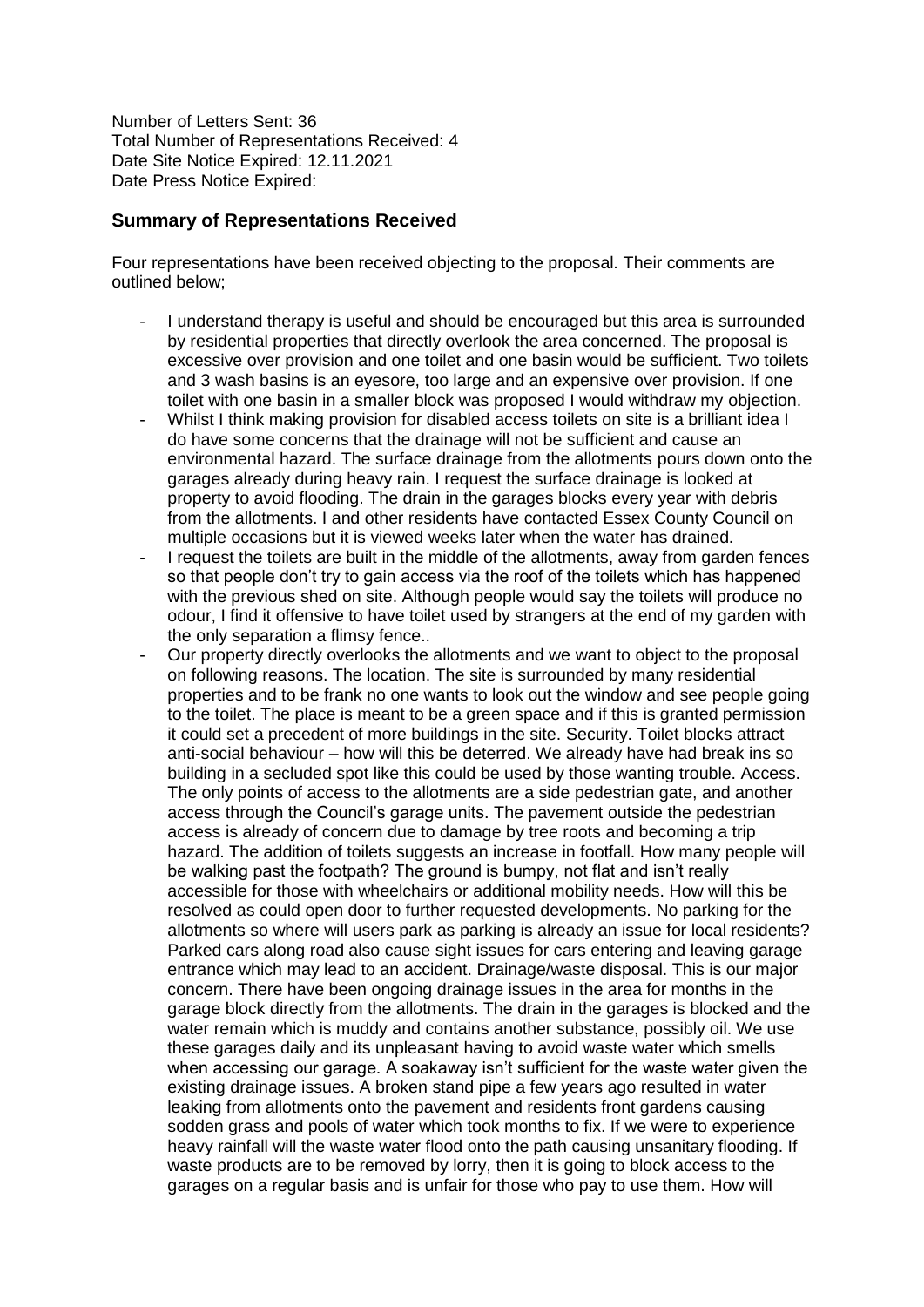sanitary products be disposed of? We are concerned how often in summer the waste will be removed as the heat from summer will cause odour problems and we do not want to leave our windows closed in summer due to this smell.

# **PLANNING POLICY**

### Development Plan

Planning law requires that proposals should be determined in accordance with the Development Plan unless material considerations indicate otherwise. The Development Plan for the site consists of the Harlow District Council (HDC) Harlow Local Development Plan 2020 (HLDP), Essex County Council (ECC) Essex and Southendon-Sea Waste Local Plan 2017 and ECC Essex Minerals Local Plan 2014.

The part of the Development Plan applicable to the proposal is the HDLP. The HDLP is prepared in the context of the National Planning Policy Framework (NPPF) – see 'Planning Standards' below. It is important to note that this is a very recently adopted and therefore 'up to date' plan in terms of NPPF Para.12.

Policies of most relevance to the proposal are:

PL1 Design Principles for Development PL2 Amenity Principles for Development

Several forms of 'planning standard' are relevant to the application. These standards complement Development Plan policies.

### National Planning Policy Framework (NPPF)

The Development Plan is prepared taking account of the National Planning Policy Framework (NPPF) (as extant at the time - the NPPF is regularly updated; currently in its 2021 version) and the associated Planning Practice Guidance (PPG) (first published in March 2014 but also regularly updated with the NPPF).

Harlow and Gilston Garden Town (HGGT) is a designated 'Garden Community' under the Government's Garden Communities Programme.

NPPF Para.72 provides the national policy context for Harlow and Gilston Garden Town (HGGT) as a location for *larger scale* (housing) *development*. Of particular note is the emphasis on; *existing or planned investment in infrastructure, the areas economic potential and the scope for net environmental gains……* plus; *clear expectations for the quality of development and how this can be maintained (such as by following garden city principles)*.

The HGGT (Local Authorities) Partnership has published a series of documents that set the standards expected for developments in the Garden Town and are therefore relevant to this application.

### HGGT Guidance

The HGGT Vision elaborates on the HGGT's interpretation of *garden city principles* and sets expectations for high quality development to accord with the principles.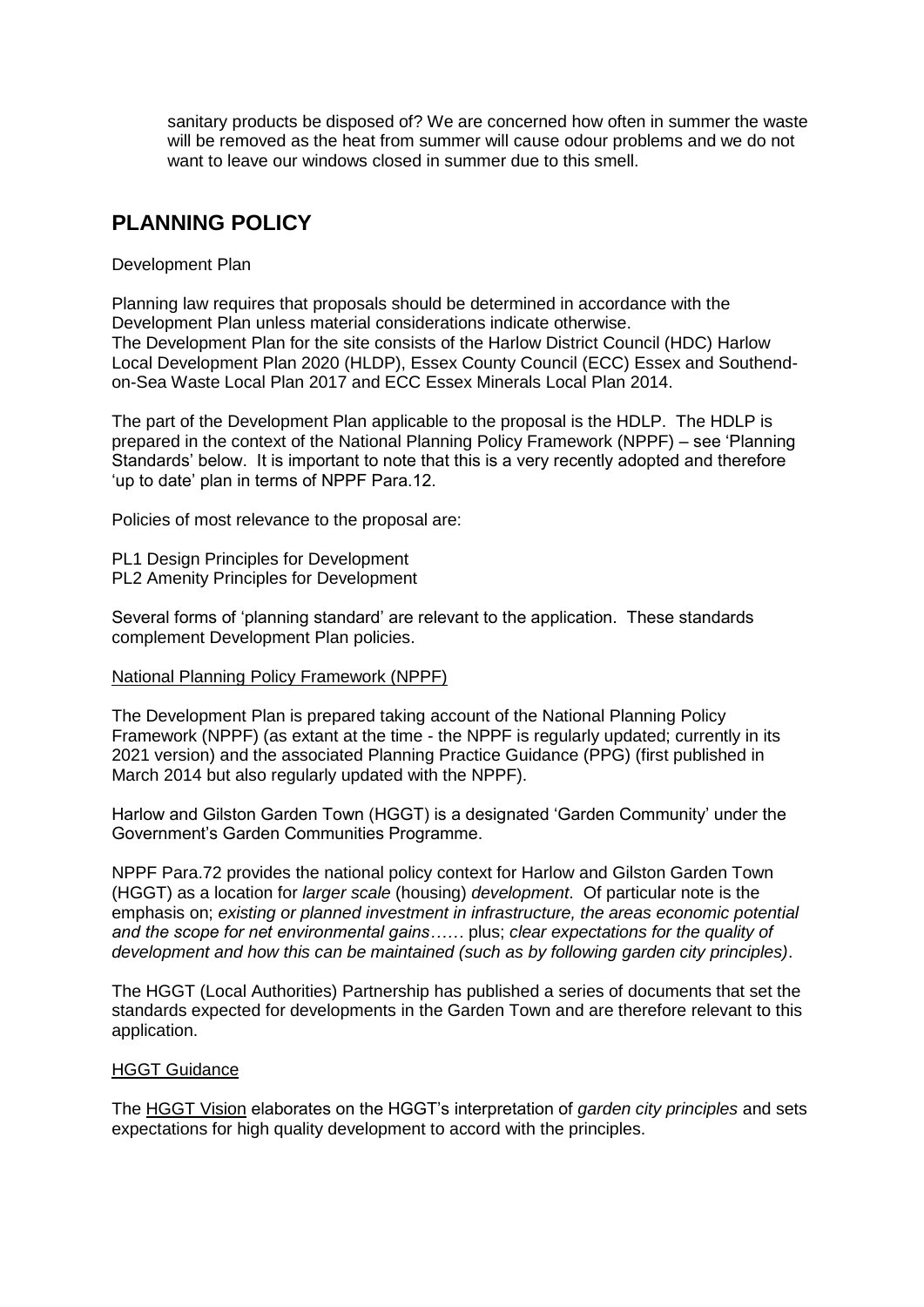The HGGT Design Guide requires consideration of design quality in a *garden city principles* sense and draws attention to specific local issues.

The HGGT Transport Strategy (Draft) explains the transport infrastructure investment and travel behaviour change (encouragement of bus, walking and cycling) being planned.

### **Supplementary Planning Documents (SPD) /Other Guidance**

The following local planning guidance is relevant to this application:

HDC Design Guide SPD (2011) Design Guide Addendum SPD (adopted December 2021).

ECC Essex Parking Standards Design and Good Practice (2009)

ECC Development Management Policies (2020 - living document with regular updates).

### **Summary of Main Issues**

#### **Principle of Development**

The application relates the erection of an outbuilding/unit, which is considered acceptable in principle. The main considerations for this application are the impacts on character and appearance, and neighbour amenity and impact on drainage.

#### **Character and Appearance**

Policy PL1 of the HLDP states that proposals for development should respect the size, grain, height, materials, features and layout of the building to be extended or altered. Sheds are common place in allotment sites and many do not require planning permission as they are temporary structure without concrete bases.

The proposed unit would stand below 2.3m in height and measures 19.05sqm in total. It would result in a small scale addition within the site and would not be considered an excessive structure in this location.

The unit will be placed on an unused grassed plot, next to a larger outbuilding to the south of the site. It will sit approximately 29m from the eastern boundary, and 57m from the main entrance north of the site. This location is preferable to other locations on site as it will be less prominent and also will sit next to other units (associated with the therapy group).

Its design is typical of an outbuilding and the use of wood would integrate well within the open site. We would want to see a higher quality material used on the roof. The applicant has agreed to use wood instead. A condition will be attached so details of the wood are approved before development commences.

Overall the proposed unit would not have a detrimental impact on the character and appearance of the wider locality and would be deemed acceptable.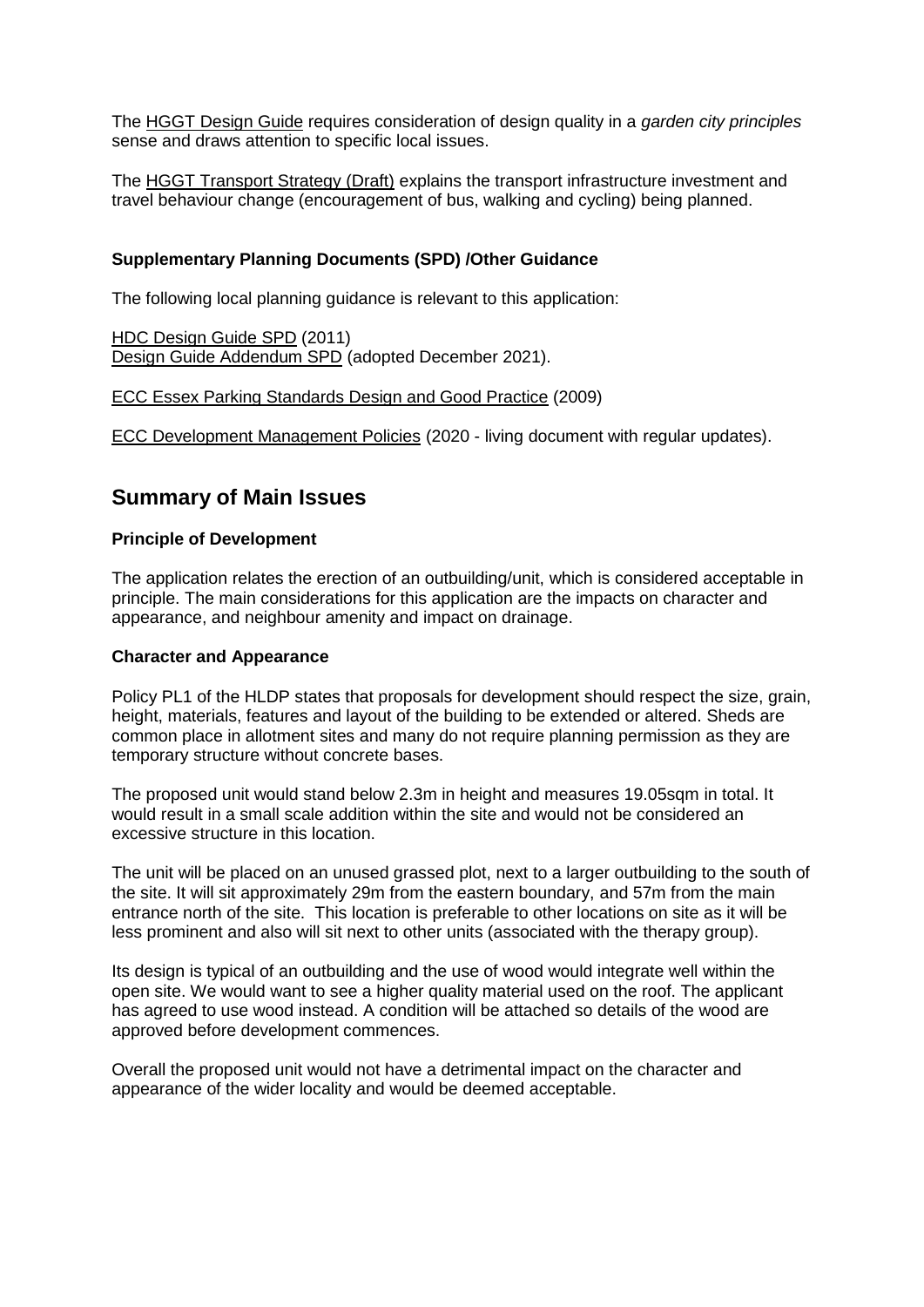#### **Impact on neighbours**

The proposed unit would sit 3m from the southern boundary shared with No. 284 the Dashes. Along this boundary lies a timber fence separating the garden from the allotment and small scale planting also.

The proposed toilets will evidently be enclosed and the front elevation will face towards the centre of the allotments. The neighbours along the southern boundary will view a blank elevation, similar to that of any outbuilding.

The proposed unit due to its size, location and orientation would not give rise to any detrimental loss of privacy or overlooking to the properties at 283 -286 The Dashes that would warrant a refusal in this instance.

#### **Impact on drainage**

A number of concerns have been raised on how surface water run-off will be managed on site.

The unit will be placed at the highest point of the allotment site and the toilets operate using compostable containers which are replaced once full. Any water from the wash basins will be dealt with via a soak away. The therapy group meets up four times a week and consists of approximately 10-15 people during these sessions. It is not considered the number of people using the proposed toilets would be excessive at any given time to exacerbate any surface water issues on site. And impact is considered to be minor in this case.

These methods are considered sufficient in dealing with any excess water on the site and are considered acceptable.

### **Parking**

Parking permits are required once past a certain point at the main entrance next to the garages. (A sign is present).

The applicant has stated that many of the group members use public transport or walk to the site. They also have four parking permits supplied by Essex County Council and the applicant has stated they have yet had to use all four at once. The sessions take place during the day and last for a couple of hours.

Given the small number of people attending a session at any one time, having four parking permits and taking into account that not all members use private transport, it is not considered the proposed development will result in any significant parking stress or highway safety issues.

Furthermore, the toilets are emptied on site, so the entrance will not be blocked by a waste removal vehicle.

### **Security**

A number of comments have been received regarding security and previous incidents of people climbing from the roof of a shed into the neighbour's garden.

The proposed unit would measure 2.3m in height and sits 3m from the shared southern boundary. Brambles situated on this boundary will remain. The allotment is locked when not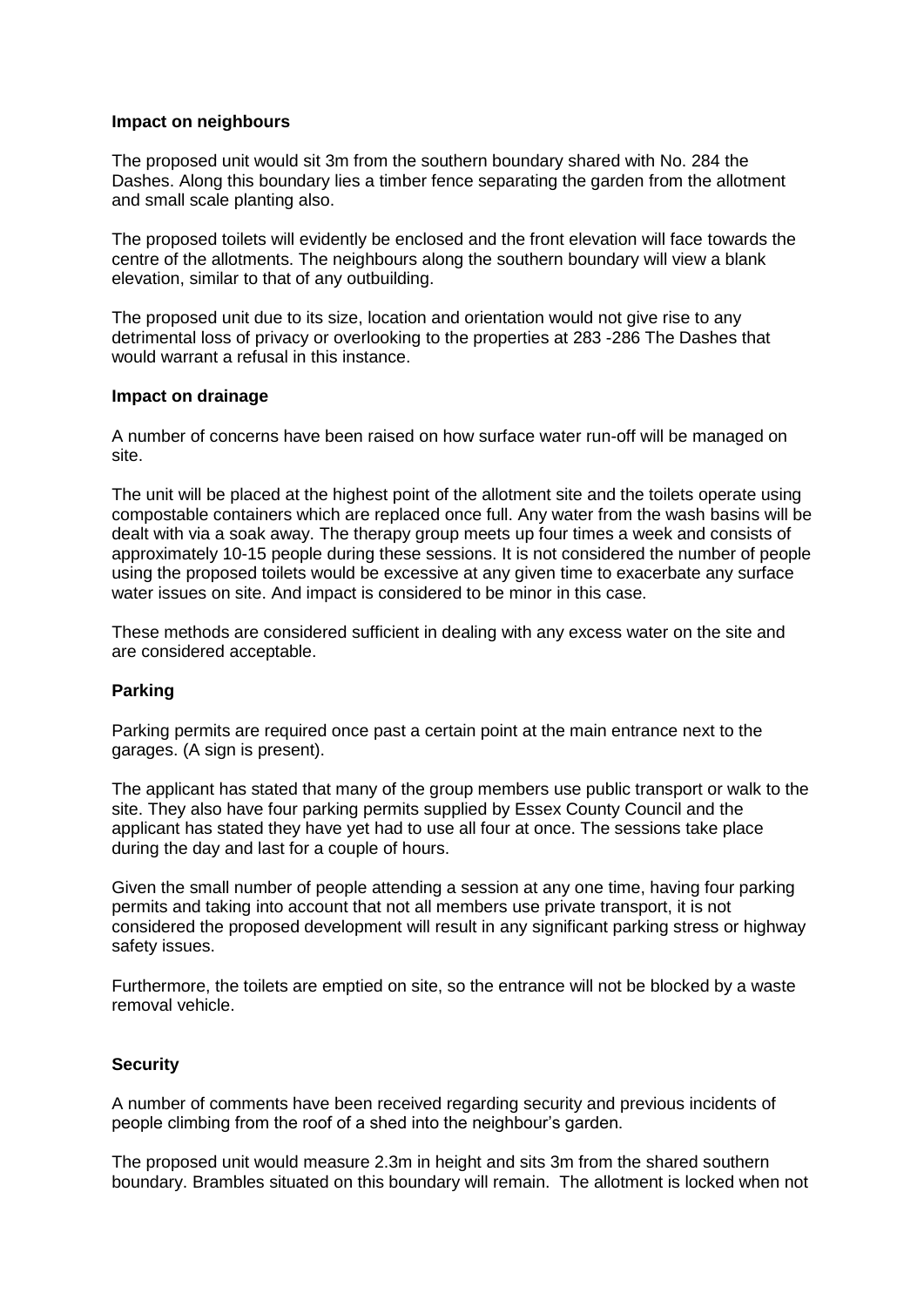in use so the chance of people jumping into the neighbour's garden is rare. A small timber fence is situated on the southern boundary but it is not considered requesting a taller fence would solve any potential security issues in this case.

Overall it is not considered the proposed unit in this location would result in any serious security issues to the neighbouring properties that would warrant a refusal.

### **Planning Balance**

Policy SD1 of the HLDP states development that accords with the Local Plan will normally be supported, unless material considerations indicate otherwise.

In this case, the proposed unit is small in scale and would not detract from the character and appearance of the surrounding area. It has been proposed to assist and provide a better experience for adults and children with special needs using the allotment site making the site more adaptable and functional for community sessions in the future. Taking this into account, it is considered the benefits of the proposal would outweigh any potential harm to arise from the development and it should be recommended for approval.

### **Equalities**

Section 149 of the Equality Act 2010, which came into force on 5th April 2011, imposes important duties on public authorities in the exercise of their functions, including a duty to have regard to the need to:

"(a) eliminate discrimination, harassment, victimisation and any other conduct that is prohibited by or under this Act;

(b) advance equality of opportunity between persons who share a relevant protected characteristic and persons who do not share it;

(c) foster good relations between persons who share a relevant protected characteristic and persons who do not share it."

For the purposes of this obligation the term "protected characteristic" includes:

- age;
- disability;
- gender reassignment;
- pregnancy and maternity;
- race;
- religion or belief;
- sex;
- sexual orientation.

The above duties require an authority to demonstrate that any decision it makes is reached "in a fair, transparent and accountable way, considering the needs and the rights of different members of the community and the duty applies to a local planning authority when determining a planning application.

Officers consider that the application does not give rise to any concerns in respect of the above.